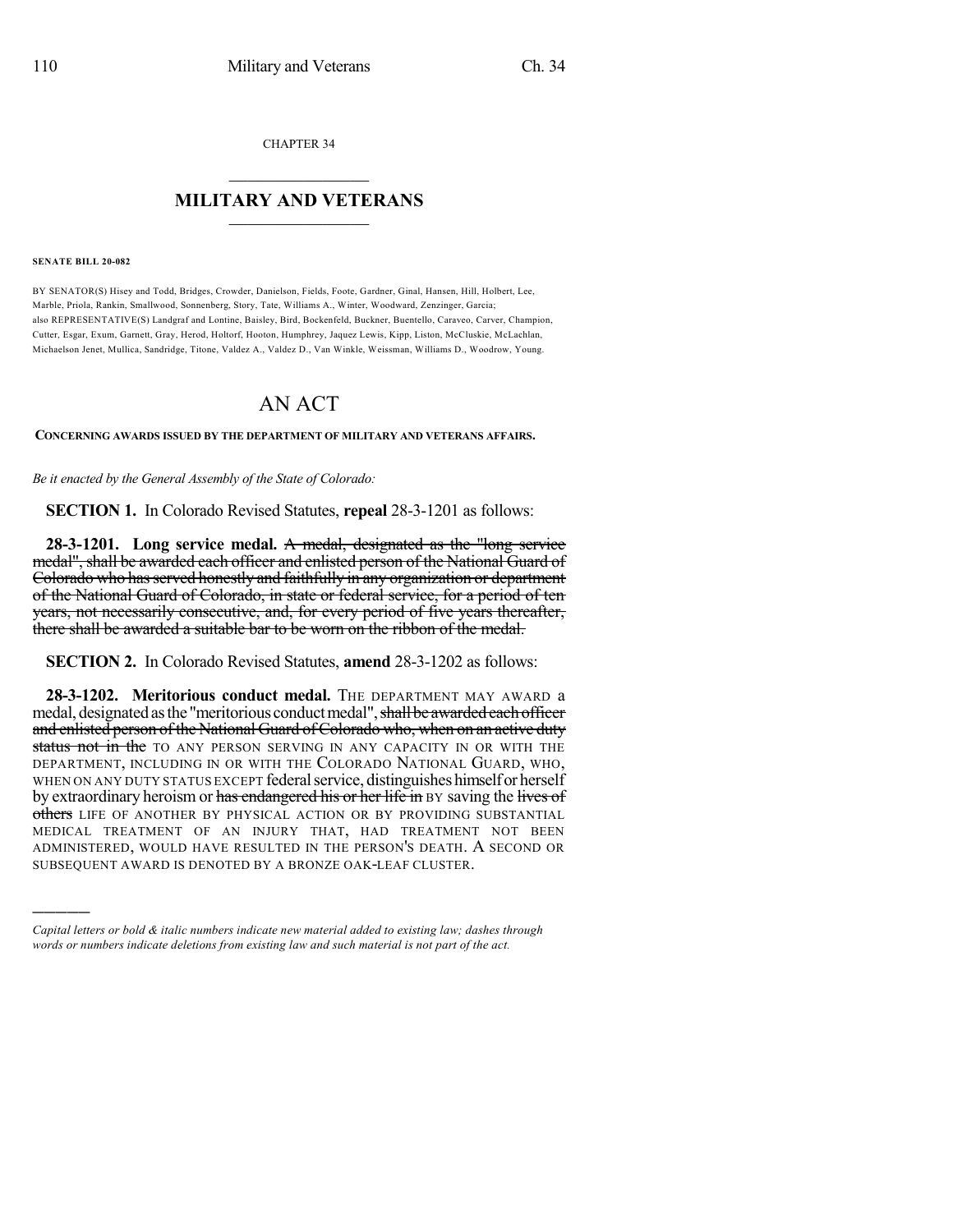**SECTION 3.** In Colorado Revised Statutes, **amend** 28-3-1203 as follows:

**28-3-1203. Meritoriousservicemedal.**THE DEPARTMENT MAY AWARD amedal, designated as the "meritorious service medal", shall be awarded TO any person serving in any capacity in or with, the National Guard of Colorado who OR ANY PERSON ACTING IN SUPPORT OF, ANY DIVISION OR OFFICE OF THE DEPARTMENT, INCLUDING THE COLORADO NATIONAL GUARD, WHO, WHEN ON ANY DUTY STATUS EXCEPT FEDERAL SERVICE, distinguishes himself or herself by exceptionally meritorious service for the state of Colorado TO THE DEPARTMENT.

**SECTION 4.** In Colorado Revised Statutes, **amend** 28-3-1204 as follows:

**28-3-1204. Active service medal.** THE DEPARTMENT MAY AWARD a medal, designated as the "active service medal", shall be awarded to any person WHO IS NOT A MEMBER OF THE MILITARY AND who is serving with or has served with the National Guard of Colorado in any campaign or period of federal active duty under call or order of the president of the United States. This medal shall be awarded pursuant to regulations issued by the adjutant general. A clasp showing the dates only of such active service will be worn on the ribbon of the medal, and there shall be one clasp for each separate period of active service. IN OR WITH ANY DIVISION OR OFFICE OF THE DEPARTMENT, INCLUDING IN THE COLORADO NATIONAL GUARD IN STATE OR FEDERAL SERVICE, FOR A PERIOD OF TEN YEARS. THE TEN YEARS OF SERVICE DO NOT NEED TO BE CONSECUTIVE. FOR EACH SUBSEQUENT PERIOD OF TEN YEARS OF SERVICE,THE DEPARTMENT MAY AWARD THE INDIVIDUAL A BRONZE KNOT TO BE WORN ON THE RIBBON OF THE MEDAL.

**SECTION 5.** In Colorado Revised Statutes, **add** 28-3-1204.5 as follows:

**28-3-1204.5. Colorado legion of merit medal.** (1) (a) THE DEPARTMENT MAY AWARD A MEDAL, DESIGNATED AS THE "COLORADO LEGION OF MERIT MEDAL", TO ANY MEMBER OF THE DEPARTMENT,INCLUDING THECOLORADO NATIONALGUARD, WHO HAS RENDERED SERVICE IN A CLEARLY EXCEPTIONAL, UNPRECEDENTED, OR SUPERIOR MANNER IN SUPPORT OF THE DEPARTMENT AND WHO HAS SERVED IN A POSITION OF SENIOR LEADERSHIP OR SENIOR COMMAND, HAS DEMONSTRATED SIGNIFICANT RESPONSIBILITY,SERVED IN A POSITION OFEXTREMELY DIFFICULT DUTY, OR WAS A KEY INDIVIDUAL IN MISSION OR DUTY SUCCESS.

(b) THE DEPARTMENT MAY PRESENT THE COLORADO LEGION OF MERIT MEDAL UPON THE MEMBER'S RETIREMENT OR THE COMPLETION OF ANY ASSIGNMENT, MISSION, OR SERVICE.

(2) THE ADJUTANT GENERAL MAY AWARD THE COLORADO LEGION OF MERIT MEDAL TO A PERSON WHO IS NOT A MEMBER OF THE DEPARTMENT WHO HAS RENDERED SERVICE IN A CLEARLY EXCEPTIONAL, UNPRECEDENTED, OR SUPERIOR MANNER IN SUPPORT OF THE DEPARTMENT.

**SECTION 6.** In Colorado Revised Statutes, **amend** 28-3-1205 as follows:

**28-3-1205. Lapel button.** THE DEPARTMENT SHALL, UPON REQUEST AND WITHOUT COST, GIVE a lapel button denoting membership in the Colorado National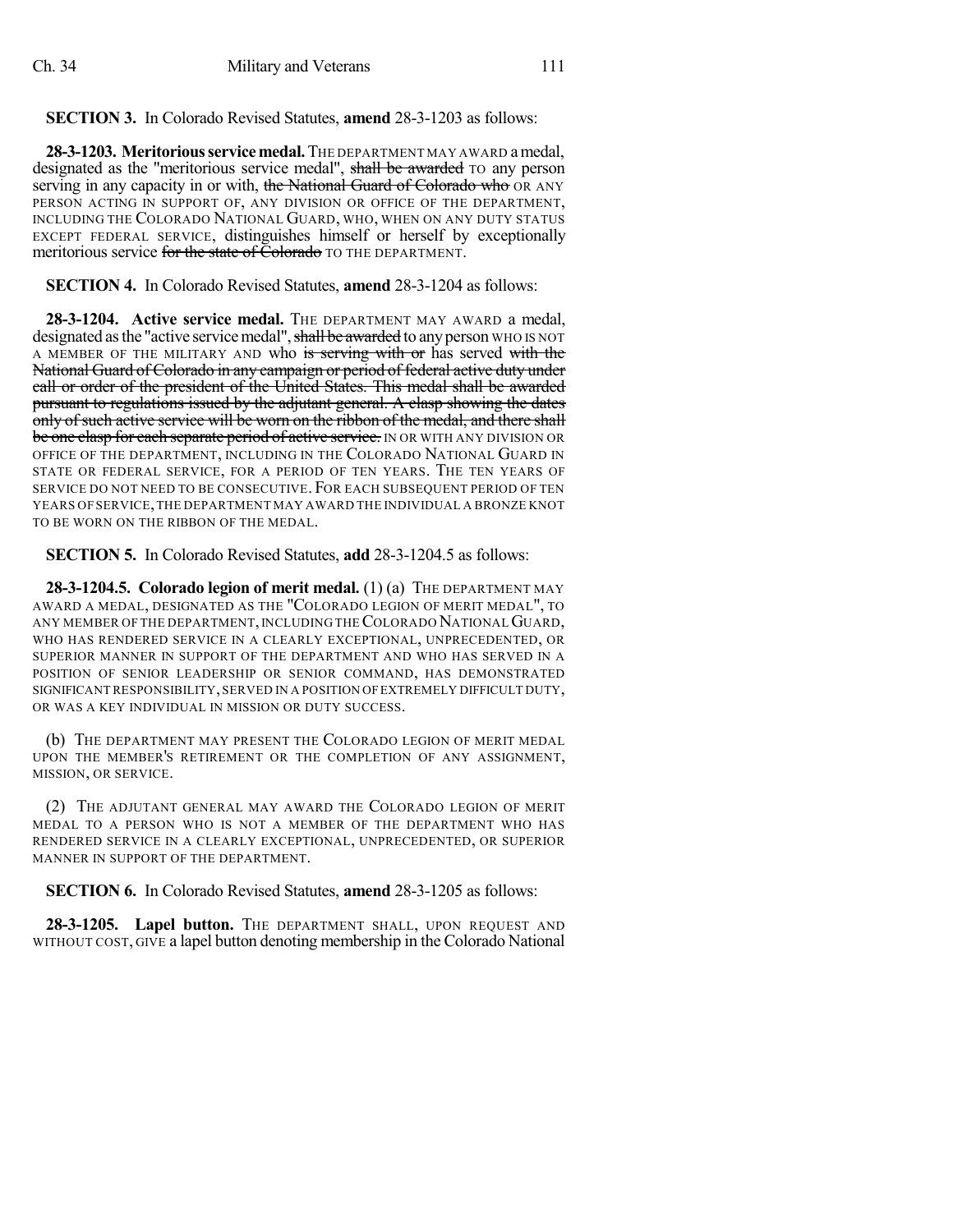Guard shall be given without cost to every ANY actively participating officer and enlisted person.

**SECTION 7.** In Colorado Revised Statutes, **repeal** 28-3-1208 as follows:

**28-3-1208. Noncommissioned officer/soldier/airman of the year ribbon.** (1) A ribbon, designated as the "noncommissioned officer/soldier/airman of the year ribbon", shall be awarded each year to five members of the National Guard of Colorado selected through both the Army and air command channels. The five recipients shall be as follows:

(a) An Army noncommissioned officer;

(b) An Army enlisted soldier;

(c) An air senior noncommissioned officer;

(d) An air noncommissioned officer; and

(e) An airman.

**SECTION 8.** In Colorado Revised Statutes, **repeal** 28-3-1213 as follows:

**28-3-1213. Foreign deployment service ribbon.** A ribbon, designated as the "foreign deployment service ribbon", shall be awarded to any member of the National Guard of Colorado who has satisfactorily served the state and nation on a deployment to a foreign country for a continuous period of at least four days.

**SECTION 9.** In Colorado Revised Statutes, **repeal** 28-3-1214 as follows:

**28-3-1214. State mobilization support ribbon.** A ribbon, designated as the "state mobilization support ribbon", shall be awarded to members of the National Guard of Colorado and other persons or organizations who have, through their own outstanding and exemplary actions, attitude, efforts, and service, supported the mobilization of units of the National Guard of Colorado when called to serve their country. These actions may include support in returning units to state control upon demobilization.

**SECTION 10.** In Colorado Revised Statutes, **repeal** 28-3-1216 as follows:

**28-3-1216. Command tour ribbon.** A ribbon, designated asthe "command tour ribbon", shall be awarded to a command sergeant major, a command chief, or a first sergeant who has been or is currently assigned to one of those designated positions for a period of not less than twenty-four months and who meets any additional criteria established by the adjutant general in military regulations.

**SECTION 11. Act subject to petition - effective date.** This act takes effect at 12:01 a.m. on the day following the expiration of the ninety-day period after final adjournment of the general assembly (August 5, 2020, if adjournmentsine die is on May 6, 2020); except that, if a referendum petition is filed pursuant to section  $1(3)$ of article V of the state constitution against this act or an item, section, or part of